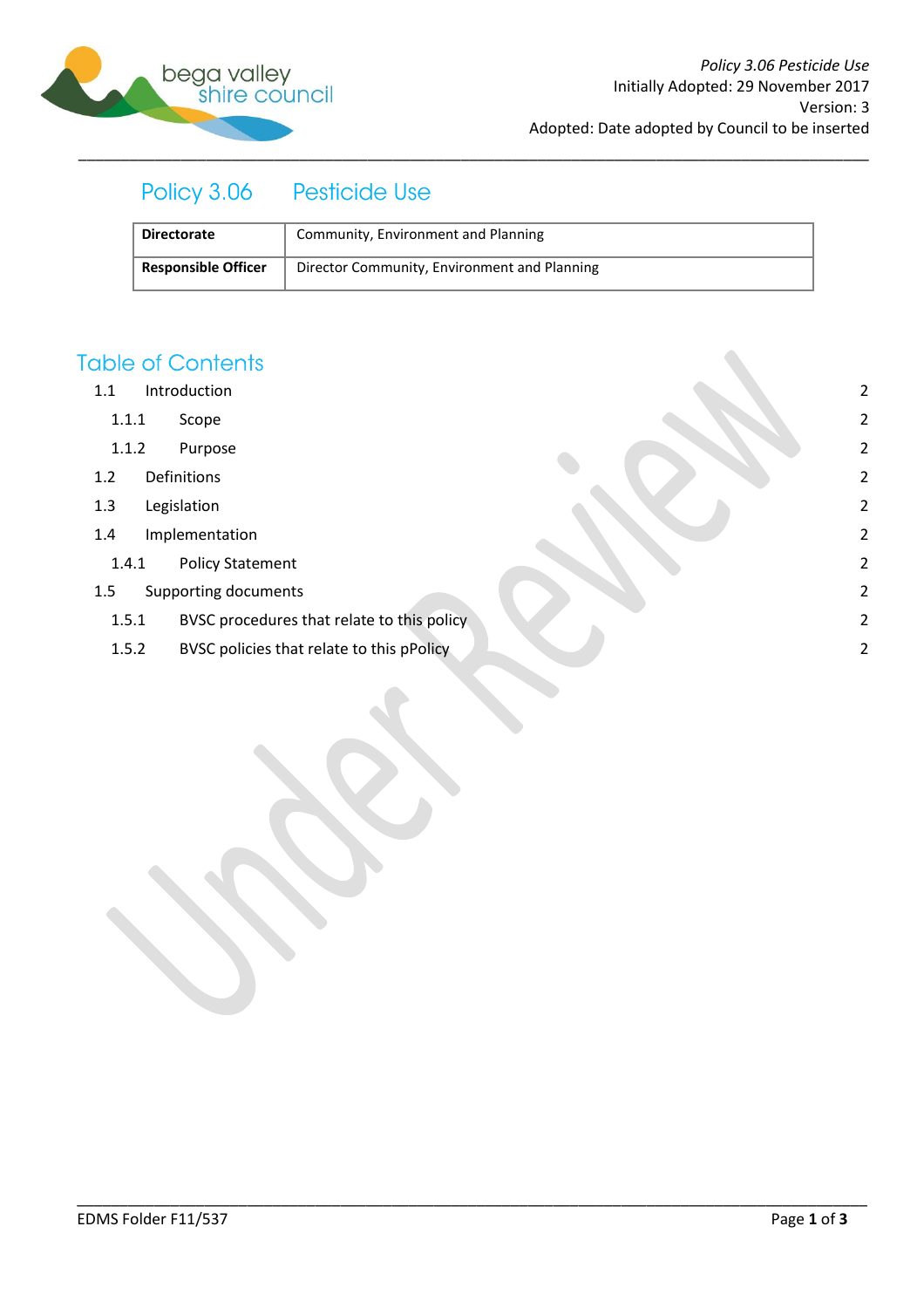

# <span id="page-1-0"></span>1.1 Introduction

#### <span id="page-1-1"></span>1.1.1 Scope

This policy applies to the management and application of pesticides by Council in the Bega Valley Shire to ensure compliance with the requirements of the *Pesticides Act 1999* and *Regulation 2009*.

#### <span id="page-1-2"></span>1.1.2 Purpose

- To minimise the environmental health impacts of pesticide use in the Bega Valley Shire.  $\bullet$
- To inform the community of pesticide use by Bega Valley Shire Council so they can minimise any  $\bullet$ exposure.

#### <span id="page-1-3"></span>**1.2 Definitions**

| <b>Word or Terminology</b> | <b>Description</b>                                                                                                   |
|----------------------------|----------------------------------------------------------------------------------------------------------------------|
| <b>Pesticides</b>          | Pesticides are defined in the Pesticides Act 1999 and include herbicides and<br>other agricultural chemical products |

### <span id="page-1-4"></span>1.3 Legislation

*Pesticides Act 1999 and Regulation 2017*

## <span id="page-1-5"></span>1.4 Implementation

#### <span id="page-1-6"></span>**1.4.1 Policy Statement**

Council will manage pesticide use on Council owned or managed lands in an integrated and systematic manner by:

- always applying pesticides in accordance with the legislative requirements and in full compliance with  $\bullet$ current best practice
- ensuring the use of pesticides by Council staff and contractors is undertaken in accordance with the Bega  $\bullet$ Valley Shire Council Pesticide Use Notification Plan
- taking such steps as are appropriate to ensure pesticides are applied in a safe, responsible manner.

## <span id="page-1-7"></span>1.5 Supporting documents

## <span id="page-1-8"></span>1.5.1 BVSC procedures that relate to this policy

|         | Procedure No.: I Procedure Name | <b>External or Internal</b><br><b>Procedure</b> |
|---------|---------------------------------|-------------------------------------------------|
| 3.06.01 | Pesticide Use Notification Plan | Internal                                        |

#### <span id="page-1-9"></span>1.5.2 BVSC policies that relate to this pPolicy

| <b>Policy No.:</b> | <b>Policy Name</b>                     |
|--------------------|----------------------------------------|
| 3.02               | <b>Environment Management</b>          |
| 3.04               | <b>Biosecurity and Weed Management</b> |

\_\_\_\_\_\_\_\_\_\_\_\_\_\_\_\_\_\_\_\_\_\_\_\_\_\_\_\_\_\_\_\_\_\_\_\_\_\_\_\_\_\_\_\_\_\_\_\_\_\_\_\_\_\_\_\_\_\_\_\_\_\_\_\_\_\_\_\_\_\_\_\_\_\_\_\_\_\_\_\_\_\_\_\_\_\_\_\_\_\_\_\_\_